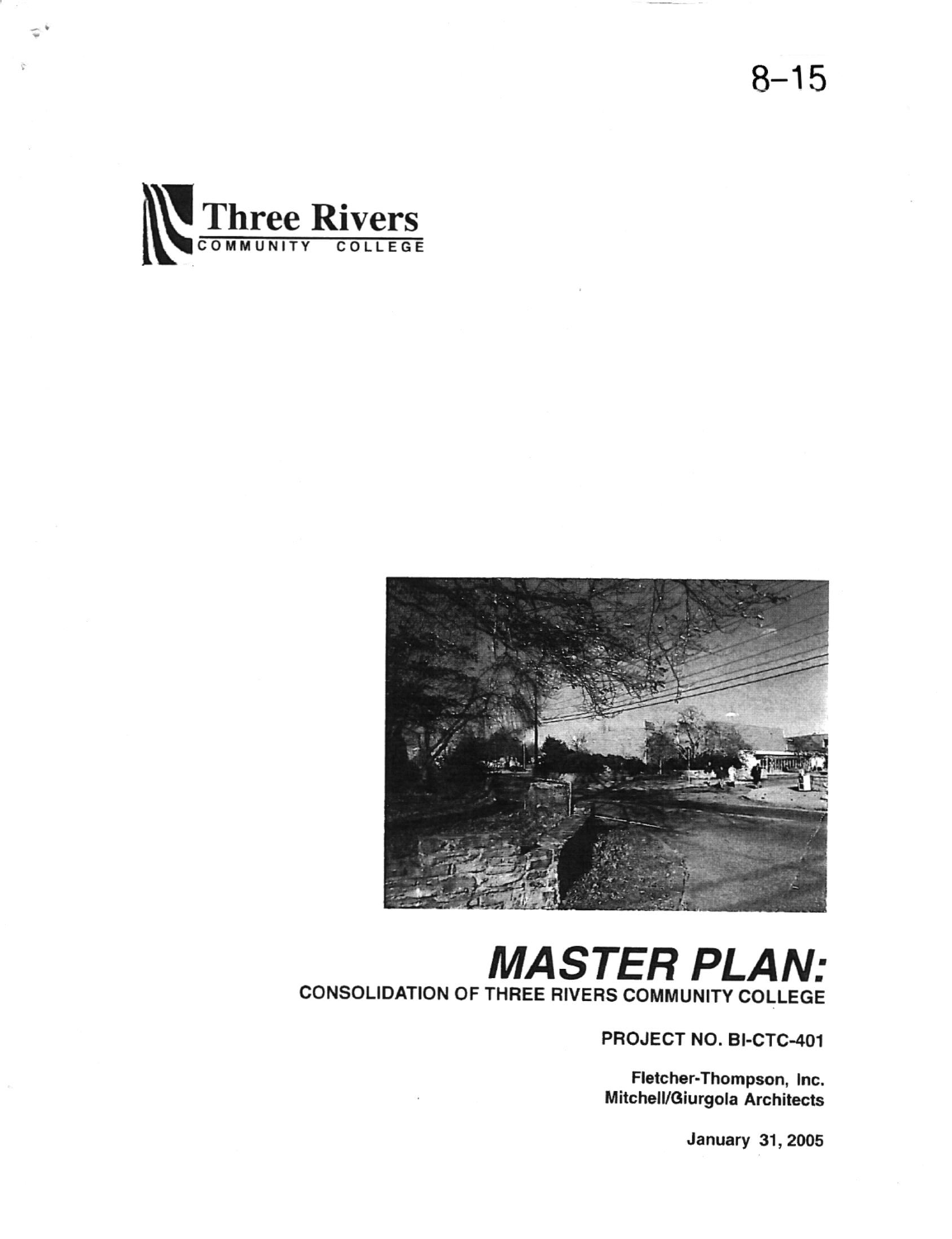## Three Rivers

31 January 2005

### Table of Contents:

l. Executive Summary

ll. Master Plan

III. Alternate Master Plan Concept Studies

Appendices:

a) Concept Materials and Systems Reporl

b) Opinion of Probable Cost: Master Plan

c) Project Schedule

d) Project Team

e) Permilting Requirements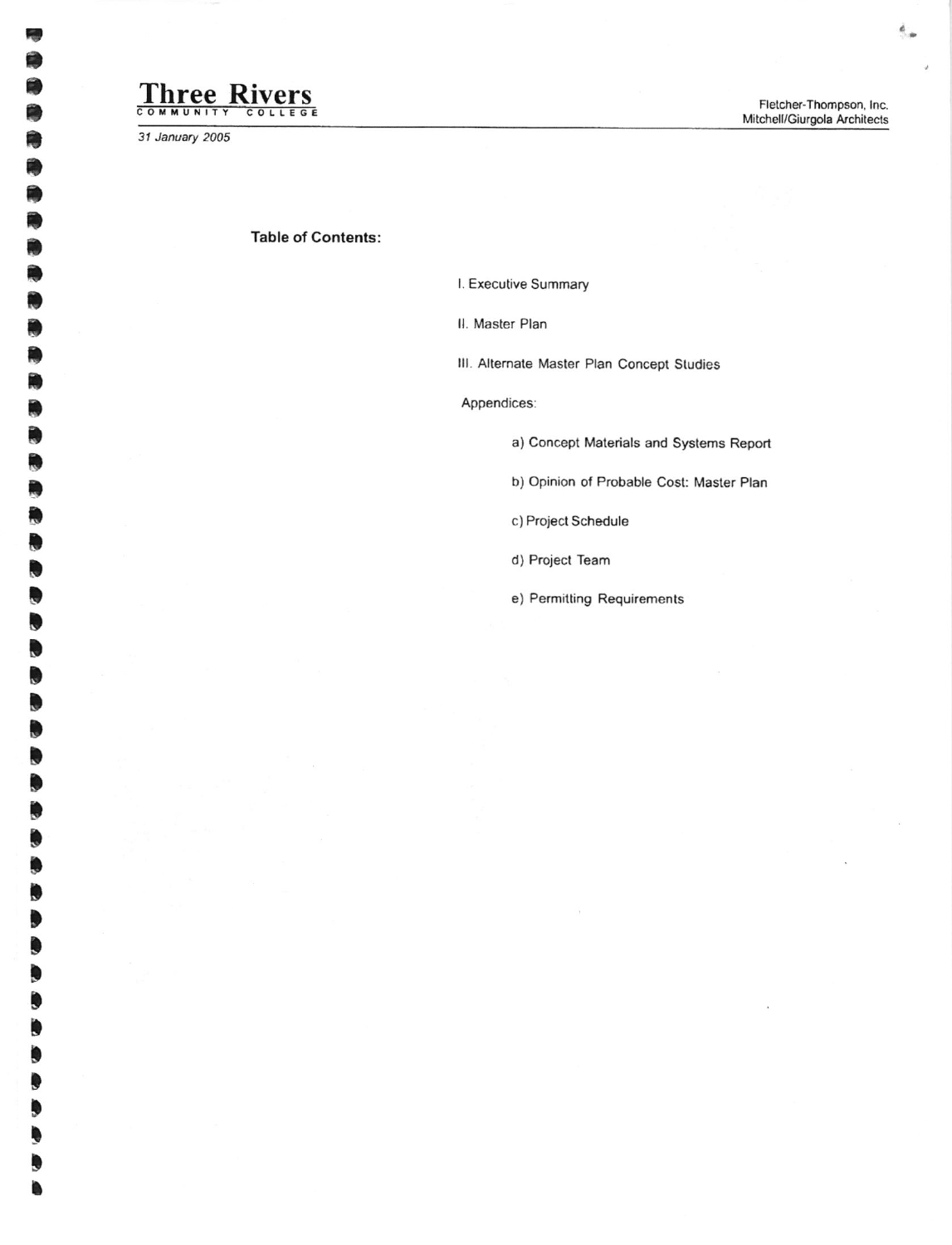# Three Rivers

31 January 2005

I. Executive Summary